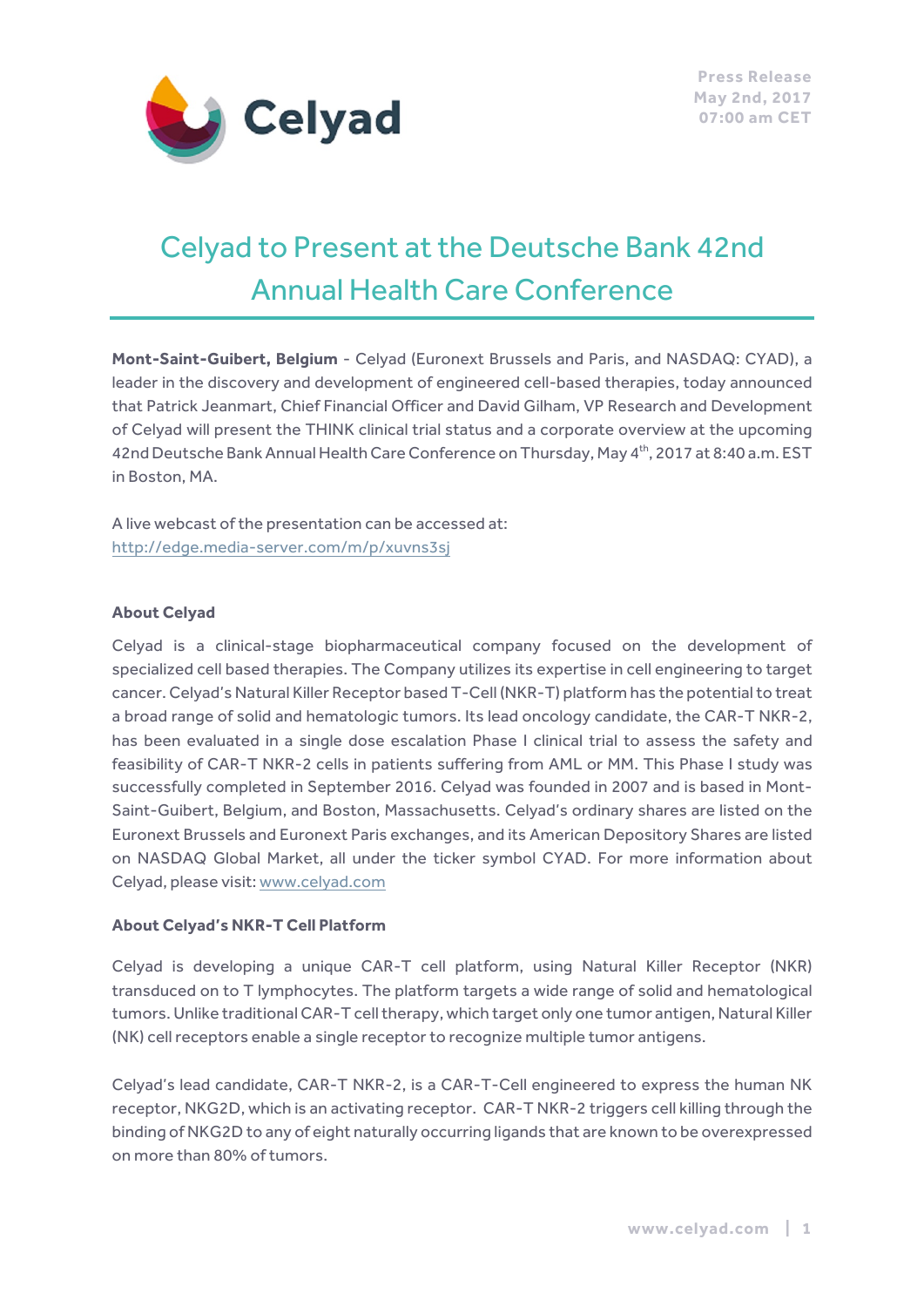

Preclinical results indicate that CAR-T NKR-2 has multiple mechanisms of actions and goes beyond direct cancer cell killing. It inhibits the mechanisms that enable tumors to evade the immune system, activates and recruit anti-tumor immune cells and disrupts the blood supply to the tumor. These mechanisms promote the induction of adaptive immunity, meaning the development of a long-term immune memory against specific tumor antigens of the targeted tumor.

In contrast to traditional CAR-T therapeutic approaches, and based on strong preclinical evidence, Celyad's current CAR-T NKR-2 program does not use patient lymphodepleting preconditioning, thereby avoiding the toxicities associated with chemotherapy and allowing the immune system to remain intact.

Celyad is developing both autologous and allogeneic CAR-T NKR-2 approaches. For autologous CAR-T NKR-2, Celyad collects the patient's own T-Cells and engineers them to express NKG2D in order to target cancer cells effectively. Celyad's allogeneic platform engineers the T-Cells of healthy donors, to also express TCR Inhibitory Molecules (TIMs), to avoid having the donor cells rejected by the patient's normal tissues (also called Graft vs. Host Disease).

The preclinical research underlying this technology was originally conducted at Dartmouth College by Dr. Charles Sentman and has been published extensively in peer-reviewed publications.

## **For more information, please contact:**

**For Europe: Consilium Strategic Communications Chris Gardner** and **Chris Welsh -** T: +44 (0)20 3709 5700 – celyad@consilium-comms.com

**For France: NewCap Pierre Laurent** and **Nicolas Mérigeau -** T: + 33(0)1 44 71 94 94 - celyad@newcap.eu **For Belgium: Comfi**

**Gunther De Backer** and **Sabine Leclercq -** T.: +32 (0)2 290 90 90 – celyad@comfi.be **For the U.S.: Stern Investor Relations**

**Will O'Connor** and **Michael Schaffzin –** T.: +1 212.362.1200 **–** celyad@sternir.com

## **To subscribe to Celyad's newsletter, visit** www.celyad.com **Follow us on LinkedIn & Twitter @CelyadSA**

## **Forward looking statements**

In addition to historical facts or statements of current condition, this press release contains forward-looking statements, including statements about the potential safety and feasibility of CAR-T NKR-2 cell therapy, which reflect our current expectations and projections about future events, and involve certain known and unknown risks, uncertainties and assumptions that could cause actual results or events to differ materially from those expressed or implied by the forward-looking statements.